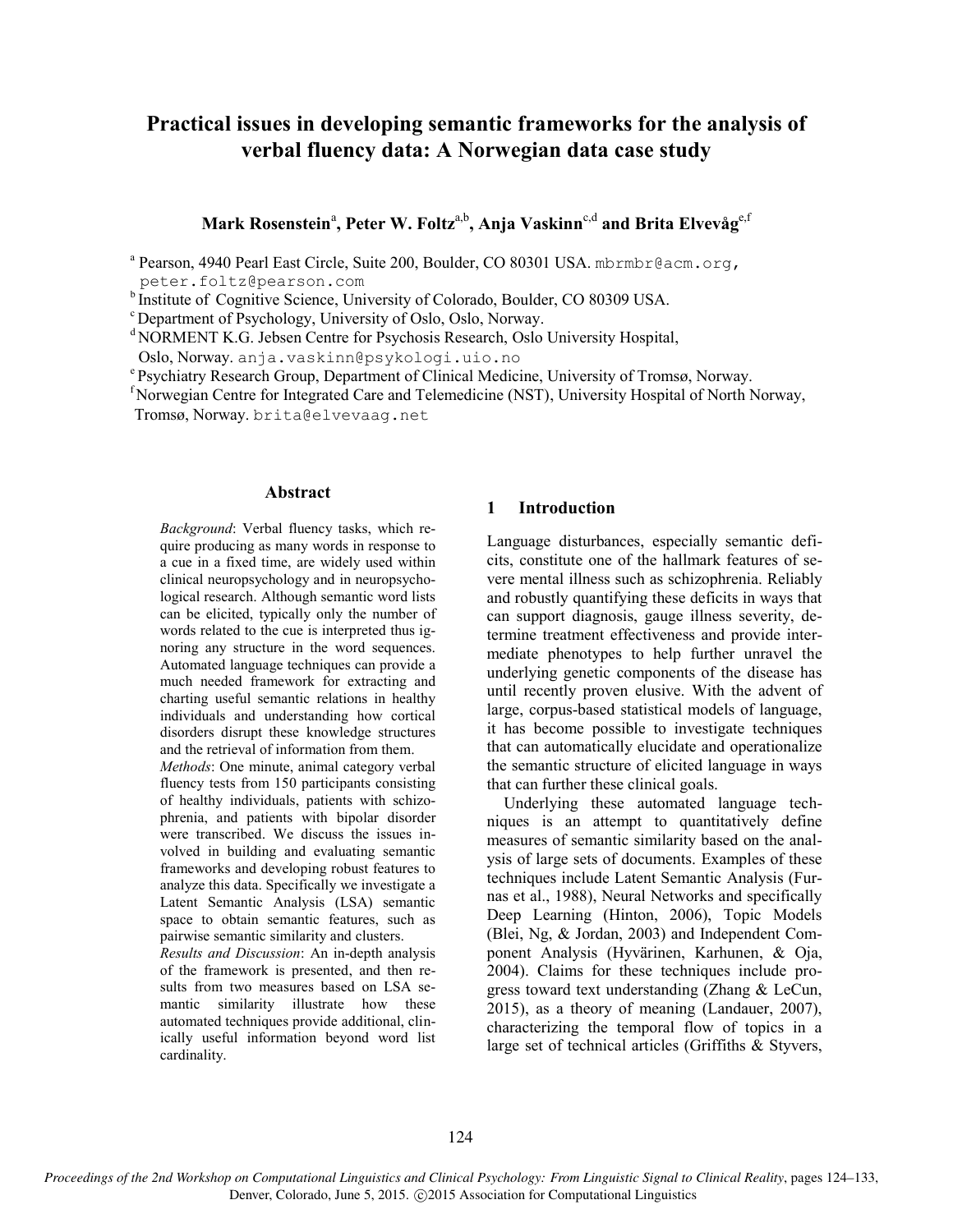2004), and a computational model of vocabulary acquisition (Biemiller et al., 2014).

In this paper, we focus on one of these techniques, Latent Semantic Analysis (LSA; Deerwester et al., 1990) and carefully examine the process of building an LSA semantic space and the resulting issues that arise in applying that space to generate quantitative results for Norwegian verbal fluency test data. The paper provides an in-depth methodological analysis of the approach of applying LSA in order to document the considerations for its effective use in semantic verbal fluency analysis. We provide a rationale for the use of two measures based on semantic similarity that indicate the potential of these automated techniques to provide additional clinically useful information beyond word list cardinality.

# **1.1 Latent Semantic Analysis**

LSA generates semantic representations of words based on an analysis of a large corpus of domain relevant texts. Applying LSA begins when the corpus of texts is reduced to a term by document matrix. The columns of the matrix represent "documents", semantically coherent segments of text (for example a paragraph, or a short encyclopedia article), across all the text in the corpus and the rows represent the union of the words that are present in the corpus. The cell at the *jth* column, *ith* row contains a count of the number of times the *ith* word appears in the *jth* document. Various enhancements to this basic scheme, such as eliding common words (stop words) or applying weighting schemes for cells (see for instance Dumais, 1990) can be used to modify these counts, but for simplicity we will just call the contents of the cells counts. In Norwegian, compound words are concatenated, so for instance water ("vann") buffalo ("bøffel") is written vannbøffel, which simplifies word tokenization for the Norwegian animal words.

A lower dimensional approximation to the term by document matrix is computed using Singular Value Decomposition (SVD) (for details see for instance Berry, Dumais, & O'Brien, 1995). This lower dimensional matrix, or semantic space, distills the semantic relationships of words and contexts, such that the vector representing a document is the sum of its constituent word vectors. The latent semantic structure emerges from the dimension reduction, where semantic similarity between words or documents is computed by taking the cosine between vectors representing the words or the documents. This similarity has been exploited in numerous practical applications, such as information retrieval (Berry & Browne, 2005), essay scoring (Foltz, Laham, & Landauer, 1999) and bioinformatics (for example Homayouni et al., 2005).

LSA has been employed to chart how core cognitive processes are affected by illnesses that disturb cortical function. These include categorizing incoherence in speech during a fairy tale retelling task to distinguish patients with schizophrenia from controls (Elvevåg et al., 2007), as a more informative scoring mechanism for the Wechsler Logical Memory test (a story retelling task) (Dunn et al., 2002; Rosenstein et al., 2014), to distinguish language differences between healthy individuals and individuals with risk of psychosis (Elvevåg et al., 2010; Rosenstein et al., in press) and its use was suggested as an early indicator of Alzheimer's disease derived from analysis of a writer's oeuvre (Garrard et al., 2005). In all of these examples, a substantial amount (a paragraph or larger) of semantically related text was elicited and used in the analysis. Though it is more difficult to obtain semantic measures with shorter quantities of text, in his dissertation Koehn (2003) used LSA to study the degradation of semantic memory in Alzheimer's patients using word lists from verbal fluency tests.

# **1.2 Verbal Fluency Tests**

Verbal Fluency tests, which are also referred to as Word List Generation tests, are one of the more commonly performed neuropsychological tests. They require the participants to produce, in response to a cue, a series of words in a set period of time. In the phonemic or letter fluency test, the cue is unique words that are not proper nouns beginning with a given letter, such as "l" or "s". In the semantic or category fluency task, the cue is unique words related to a category, for instance "animals" or "furniture". In a test to cue affect, the cue is unique words related to an emotional state, such as "happy". The number of correct words generated in these tasks has been shown to be a useful indicator in a number of severe mental illnesses. The verbal fluency test is easy to administer and is relatively easy to score since the scoring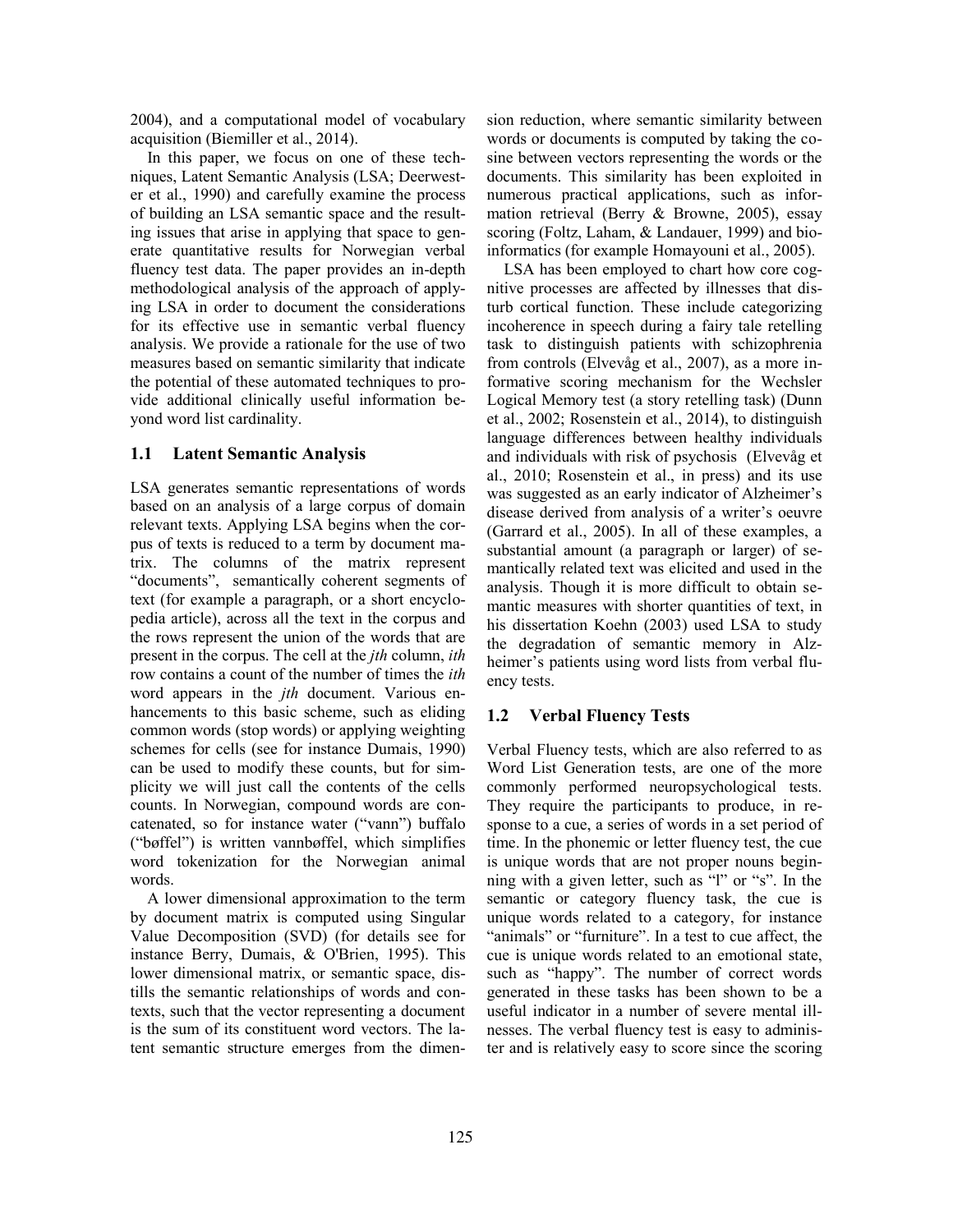rubric typically only requires a count of the correct words produced.

As our concern is with underlying changes in semantics, we limit our investigation to the semantic fluency task. Given that participants are not instructed in any way on the manner in which they should retrieve the words, *a priori* it may be surprising that a tantalizing structure runs through the thread of words from the semantic task. Bousfield and Sedgewick (1944) were the first to report on temporal patterns in participant recall, where recall occurred in fits and starts with the rate of new words decreasing over time, and Bousfield (1953) noted that participants tended to recall groups of semantically similar words. Wixted and Rohrer (1994) provide a review of the research into the structure derived from the timing literature. Based on earlier work in memory search and clustering, such as Pollio (1964), Troyer et al. (1997) posited semantic clustering and switching as two important additional features that could be extracted from word lists produced in the semantic verbal fluency tests.

An obvious difficulty of attempting to reach deeper into the structure of word lists is maintaining objectivity and reliability in detecting these clusters. Beyond the deep philosophical issues of whether to include a dog used in hunting birds ("fuglehund", variously in English a bird dog, pointing dog, or hunting dog) in a cluster containing birds, there is a strong reliability issue in defining cluster boundaries. The appendix of Troyer et al. (1997) defines a set of semantic categories for animals. The difficulty for any fixed list is that the distribution of word frequencies is such that there are many infrequent words (Zipf, 1935) ensuring that it is difficult to obtain comprehensive lists, and even if a partial list is produced the potential combinations that could constitute clusters grows combinatorially.

Pakhomov, Hemmy and Lim (2012), attempted to overcome these concerns by using a lexical database, WordNet (Miller, 1995), a curated word collection that captures hierarchical relations among words for automated analysis of verbal fluency tasks in cognitive decline. Pakhomov and Hemmy (2014) applied LSA to measure cognitive decline in data from the Nun Study, where they proposed using LSA to provide an automated, consistent, generalized measure of cluster boundaries and switching. This contrasts somewhat with Koehn (2003), where the LSA measure was derived from the overall semantic similarity of the word list, and with Nicodemus et al. (2014), where a number of LSA measures were proposed to derive quantitative measures over semantic fluency data in a candidate gene study for schizophrenia. Instead of attempting to define and detect clusters, the measures discussed in Nicodemus et al. (2014) examined the overall coherence (the semantic similarity of all pairs of words in each word list), and coherence in moving windows of fixed word length (sets of 1-3 words). We build on these applications of LSA to verbal fluency data and report on constructing a semantic space for an animal semantic fluency test in Norwegian. We visualize the resulting semantic relations and temporal paths in an effort to understand how better to detect semantic coherence and clusters, and derive useful semantic features.

## **2 Methods**

# **2.1 Oslo Verbal Fluency Study**

Verbal fluency data from 150 participants (50 healthy participants, 75 diagnosed with bipolar disorder and 25 diagnosed with schizophrenia; native Norwegian speakers recruited in the Oslo area) who gave informed consent was analyzed. The participants were asked to generate as many animal words in one minute as possible. The audio data was transcribed. Figure 1 shows a histogram of the list lengths.



Figure 1: Distribution of word list lengths.

Since one semantic structure of interest is the path of retrieval, we did not remove perservations (repeated words), and 57 participants had at least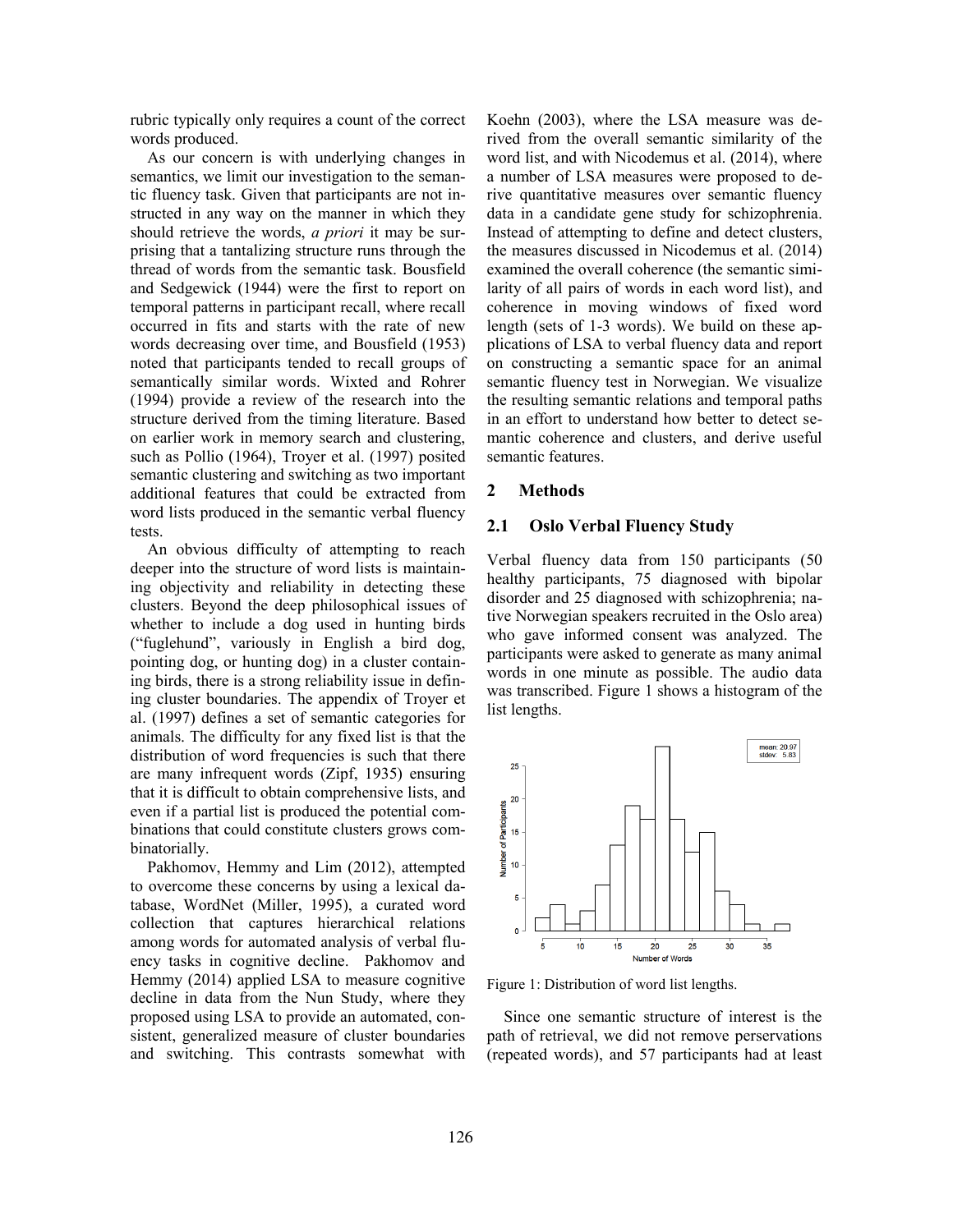one repeated word, though no word was repeated more than once by any participant. Nonadjacent perseverations (repeated words) were retained, though non-animal words were discarded, resulting in a total of 3148 words distributed over 269 unique animal words. The mean number of words per participant was 20.97 (5.83), with range from 4 to 38. Table 1 shows the distribution of repeated words by number of participants.

| Number of repeated words | 2 3 4               |  |
|--------------------------|---------------------|--|
| Number of participants   | $41 \mid 13 \mid 2$ |  |

Table 1. Occurrences of perservations in word lists.

Keeping perservations was one aspect of our overall goal to preserve the original intent of the participants as much as practically possible. Overall, we would prefer the semantic space automatically normalize meanings. Participants used different word forms such as "koala" and "koalabjørn" to refer to the same animal. We did not perform lemmatization, and specifically kept both singular and plural forms. The only occasion where we did intervene was when the transcription process added variability due to spelling variants, where we selected the most frequent form. In other cases we preserved the variability except where a form was poorly represented in the corpus, and then the more frequent form was used. All transcripts were checked and corrected for typographical errors. By retaining these differences, the spread of nearly similar meanings can be exploited in the process of determining thresholds for cluster boundaries. Specific modifications of the word lists are discussed as part of developing the semantic space.

#### **2.2 Building the Semantic Space**

A semantic space is most effective when it is built from a corpus that captures a wide range of naturally occurring contexts, which produces a space with a robust exposure to the category (e.g. Landauer et al., 1998). Pakhomov and Hemmy (2014) built a space based on Wikipedia articles. We chose a different route due to both the limited animal articles in the Norwegian language version of Wikipedia and also the assumption that a more general source would provide more contexts to build semantic relationships than the encyclopedia model of Wikipedia.

We selected articles from the Norwegian Newspaper Corpus (Norsk aviskorpus), version 0.9 http://www.nb.no/sbfil/tekst/norsk\_aviskorpus.zip, which is a component of text resources made available by the National Library of Norway, http://www.nb.no/English/Collection-and-Services/Spraakbanken/Available-resources/Text-Resources.

The newspaper corpus consists of approximately 3.7 million articles, of which we used a subset of 3.6 million articles, excluding approximately 100,000 that were explicitly tagged as "Nynorsk"<sup>1</sup>.

There were 269 unique animal words generated in the verbal fluency study. Of these words, two: "gråmeis" and "svintoks" were not contained in any articles and were removed from the word lists. Two additional words "gjerv" and "papegøje" did not appear in the corpus, but alternative spellings "jerv" and "papegøye" were substituted in the word lists. Two other words "måse" and "pandabjørn" had very few representations in the articles, but alternative spellings "måke" and "panda" were well represented, so these substitutions were made. These substitutions resulted in 263 unique animal words for the study. Approximately 620,000 newspaper articles contained one or more occurrences of those 263 animals. Figure 2 shows the frequency of articles containing the words, with the y-axis on a log10 scale. The most frequent word is "ørn" (eagle), due to a popular football team of that name, the next most frequent is "and" (duck), due to contamination from the English connective<sup>2</sup>, and the next three are "fisk" (fish), "menneske" (human) and "laks" (salmon). Excluding the tails, the plot is quite linear throughout its range.

For animals appearing in 200 or more articles, a random sample of 200 articles for each animal was added to the space, while for the 114 animals with 200 or fewer articles all the relevant articles were used. Duplicate articles were removed and each article constituted a document for the LSA analy-

l

<sup>&</sup>lt;sup>1</sup> There are two versions of the Norwegian language – "Bokmål" and "Nynorsk". Although "Bokmål" is used by the majority in both written and spoken language, they are of equal standing. "Bokmål" is used in the Oslo area where our data was collected, hence our exclusion of the "Nynorsk" articles. <sup>2</sup> We have experimented using the text categorization technique of Cavnar and Trenkle (1994) on small windows around "and" to separate English "rock and roll" article occurrences from Norwegian "Sprø and med appelsin og koriander" (Crispy duck with orange and coriander), though not implemented for the analysis reported here.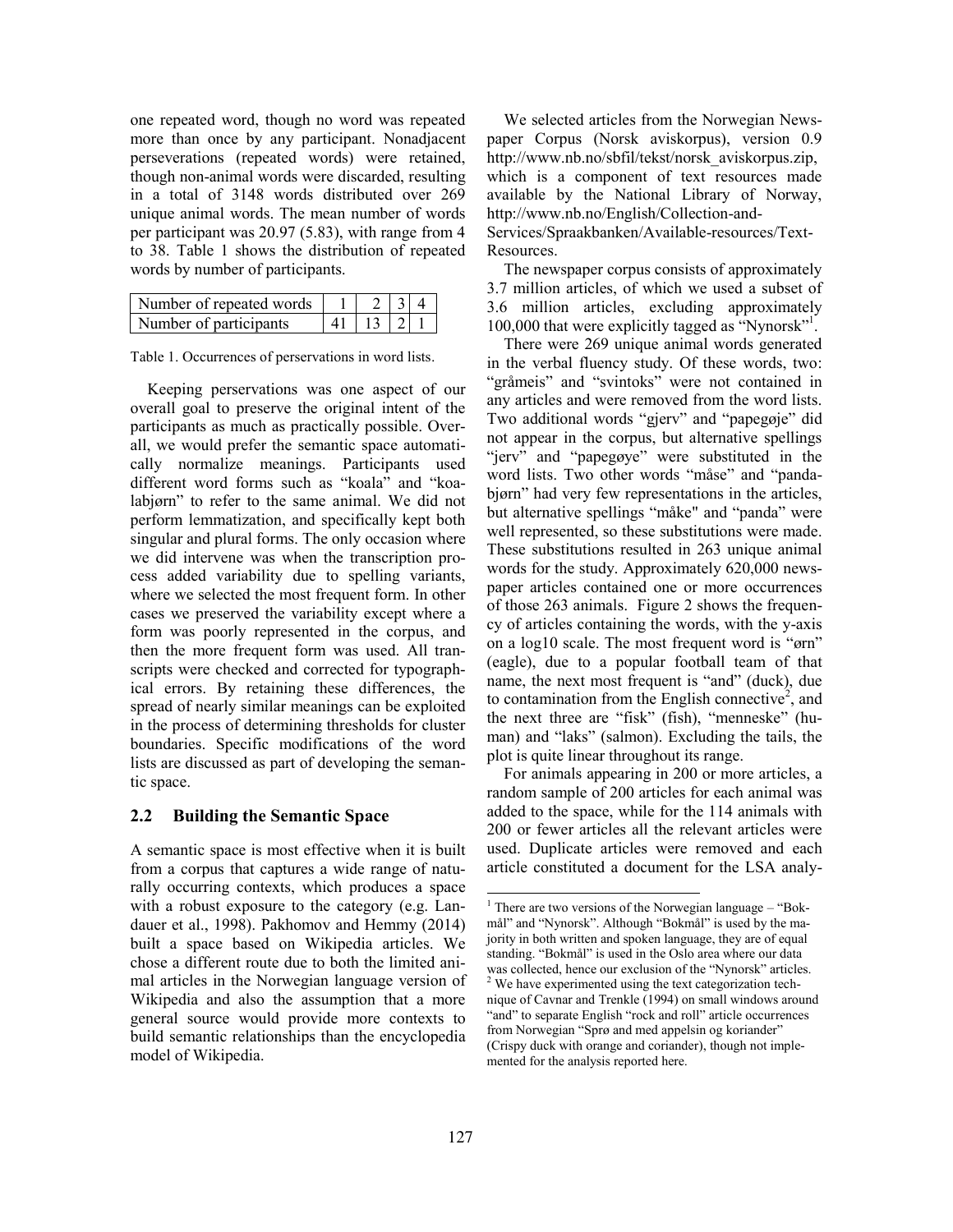sis. The final space has 286,371 terms and 36,516 articles.



Figure 2. Number of articles per animal word.

We selected 300 dimensions for the reduced dimension space based on experience with other semantic spaces and the observation that usually there is a range of dimensions with approximately similar performance. Often the number of dimensions is chosen to optimize some external performance measure (e.g. Turney & Littman, 2003) and in future work our intention is to explore the choice of dimension. All cosine similarity comparisons were derived from vectors in this 300 dimension space. About half the terms are dates and times, not of much semantic value, but we tend to be conservative in tokenization, so preserve terms such as "Øst-Afrika" (East Africa) and "økomaten" (eco-food), which increases the term count.

With the semantic space in place, we performed a set of validations of the semantic relationships. Table 2 shows the cosine similarity for singular vs. plural forms and for variant spellings (the last four rows) that were produced by the participants and transcribers. The columns include the counts in the newspaper articles (news cnt) and among the participants (part cnt). Table S1 in the Supplemental Materials contains an English/Norwegian translation for the 263 animals. Notice that plural forms are relatively uncommon among participants relative to the frequencies found in the newspaper articles. Most of the plurals have relatively high cosine to their singular form. The variant spellings of the participants follow the newspaper frequencies, except in the case of "tarantella". Of the variant spellings, only the "ponni/ponny" pair has high cosine similarity, so the other variants were con-

verted to the most frequent newspaper form. From the cosine similarities between the singular and plural forms, we expect that a cluster threshold will likely be at or below 0.3, if we want to keep those forms clustered.

| sing.          | plural          | sing<br>news<br>cnt | plur<br>news<br>cnt | sing<br>part<br>cnt | plur<br>part<br>cnt | $\cos($<br>sing.<br>plur.) |  |
|----------------|-----------------|---------------------|---------------------|---------------------|---------------------|----------------------------|--|
| fisk           | fisker          | 32321               | 7239                | 36                  | 3                   | 0.582                      |  |
| fugl           | fugler          | 7546                | 6738                | 48                  | 1                   | 0.815                      |  |
| geit           | geiter          | 1107                | 1224                | 53                  | $\overline{c}$      | 0.522                      |  |
| gris           | griser          | 4630                | 3122                | 54                  | 1                   | 0.351                      |  |
| høne           | høner           | 746                 | 1209                | 32                  | $\overline{2}$      | 0.649                      |  |
| insekt         | insekter        | 396                 | 1627                | $\overline{2}$      | 1                   | 0.614                      |  |
| katt           | katter          | 5510                | 4075                | 132                 | 1                   | 0.740                      |  |
| ku             | kyr             | 3351                | 3088                | 87                  | 1                   | 0.571                      |  |
| reke           | reker           | 395                 | 2942                | 3                   | 1                   | 0.332                      |  |
| rotte          | rotter          | 686                 | 5088                | 53                  | 1                   | 0.395                      |  |
| var. 1         | var. 2          |                     |                     |                     |                     |                            |  |
| giraff         | sjiraff         | 118                 | 303                 | 1                   | 111                 | 0.246                      |  |
| lemen          | lemmen          | 371                 | 150                 | 5                   | 1                   | 0.003                      |  |
| ponni          | ponny           | 194                 | 28                  | $\overline{2}$      | 1                   | 0.742                      |  |
| taran-<br>tell | tarantel-<br>la | 341                 | 77                  | 1                   | 3                   | $-0.012$                   |  |

Table 2. Singular and plural forms (top) and spelling variants (bottom 4 rows).

There are a number of additional ways to validate the overall semantic relationships in the space. Figure 3 shows the distribution of cosines taken between all pairs of animal words. The median of this distribution is essentially zero, though due to the long right tail the mean is 0.022 (.117). Of the 34,453 word pairs, only 1098 have a cosine greater than 0.3 and 2174 have a cosine greater than 0.2, so most animals have low similarity.

Another approach is to use hierarchical clustering on the cosine distance matrix among the animals to see one representation of the imposed relationships. We used hierarchical clustering from the statistical programming environment R (R Core Team, 2014).

Figure S1 in the Supplemental Materials (a high resolution version to allow magnified viewing to facilitate examining details), shows the hierarchical clustering. In addition we have labeled a few sub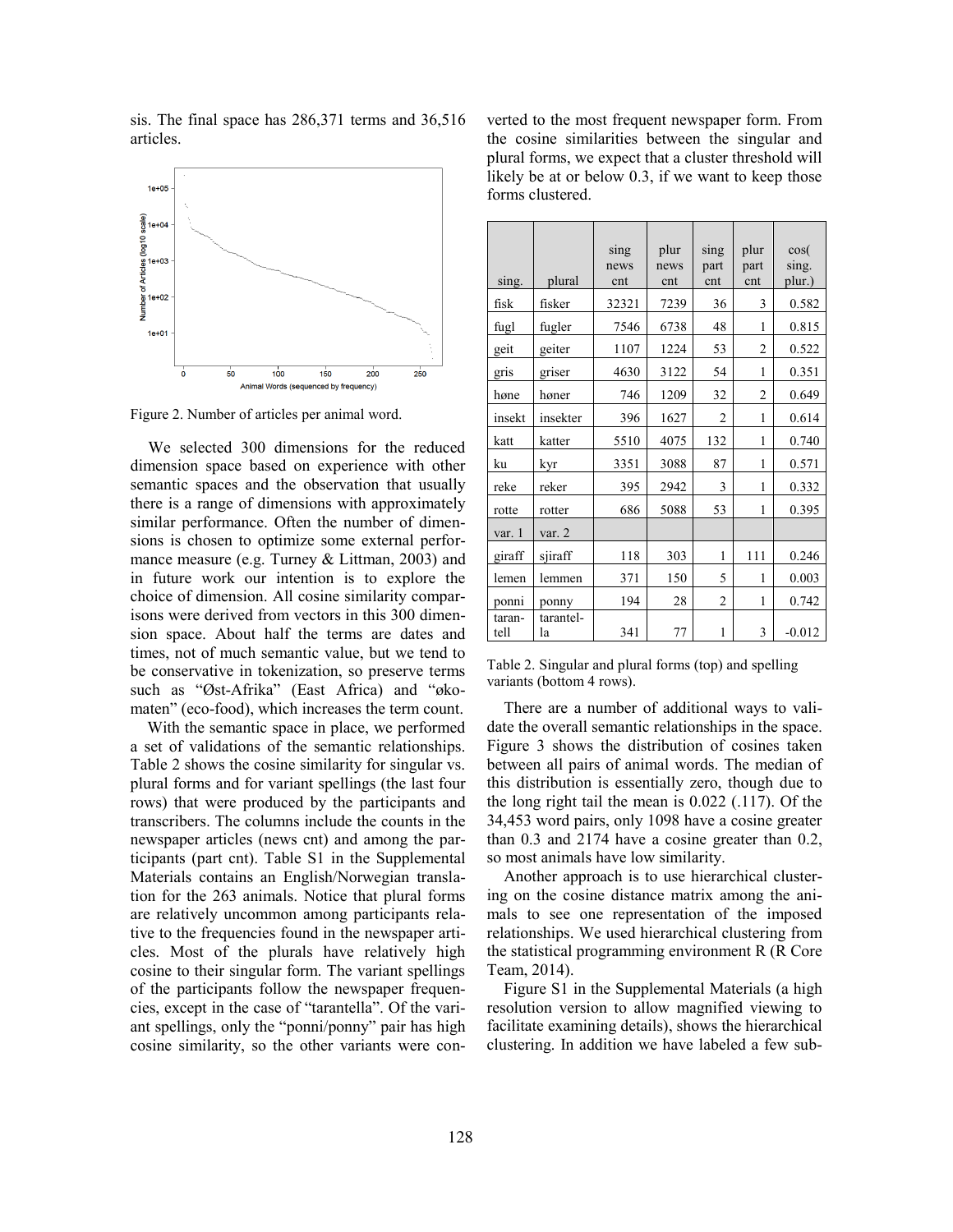trees with categories, and smaller scale effects can be seen within categories, for instance in barnyard animals, subtrees of horses, hens and livestock naturally arise. Like any projection, hierarchical clustering reveals some relationships, while others require a different projection to be revealed. Using LSA to measure semantic similarity is equivalent to allowing the relationships that emerge from the corpus to constrain semantic similarity. The only free parameter is the cosine similarity threshold to define a cluster<sup>3</sup>.



Figure 3. Distribution of animal pair cosines.

#### **2.3 Analysis of Fluency Data**

While it is informative to examine the relationships across all the animals, our particular interest is in the sets of animals generated by each participant both in terms of the choices of animals, and the structure of the order of those choices. Figure 4 shows the distribution of cosines for all the word pairs (reiterating Figure 3 but as a density plot), as well as just the sequential pairs in the word lists of participants. While there are still a majority of unrelated pairs, the participants clearly have more structure and higher cosines with a median 0.08 and 25% of the pairs having a cosine exceeding 0.24. So, as expected, there is substantial structure here.

Figures 5 and 6 show the cosine time paths from two participants. The x-axis is the word sequence, and the y-axis is the cosine similarity between each sequential pair of words. The word pair is plotted vertically next to the cosine point. Table S1 in the

l

supplemental materials contains both English and Norwegian forms of the 263 animal words. Both figures indicate that as the threshold for defining a cluster is lowered the size of clusters will increase, while increasing will cause an increase in number of clusters (in the limit each word will be its own cluster).



Figure 4. Distribution of all animal pair cosines vs. pairs limited to participants.

In Figure 5, we see potentially 4 clusters. The first peak might be called Africa, the second dogs, the third fish and the last pets. Where the boundaries are located and cluster membership depends on the cosine threshold. We note that the "fuglehund" (bird dog) does cluster with dogs, but not with the bird "papegøye" (parrot), and the overall bird similarity is quite low in this sequence.



Figure 5. Time path of cosine similarities with word pairs (example 1).

In Figure 6, the sequence begins with four fish, but the cluster likely ends with "hai" (shark) then

<sup>&</sup>lt;sup>3</sup> The selection of number of dimensions for the space is also a free parameter, but much less directly related to cluster size than this threshold.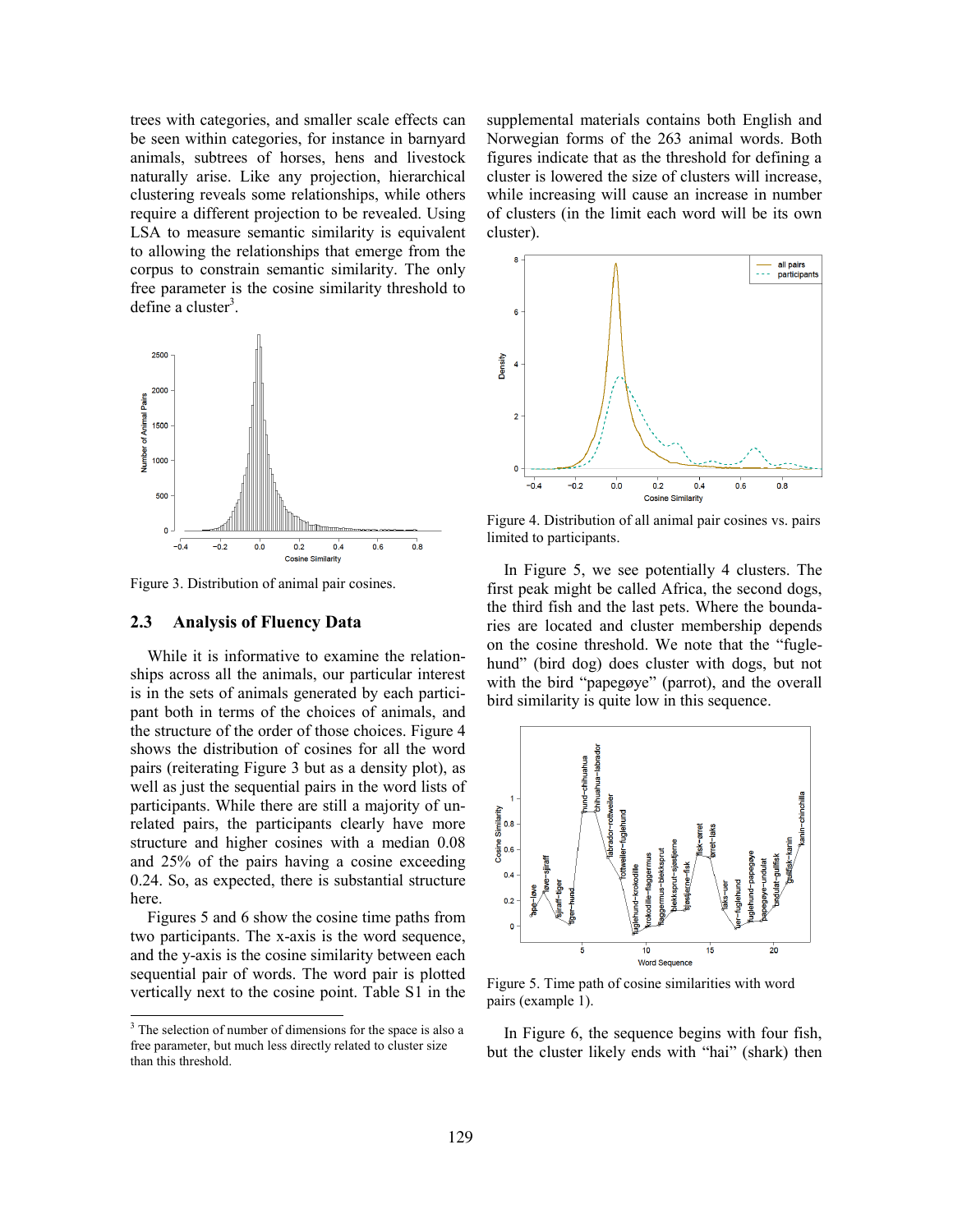"hval" (whale) and a return to fish in the next peak. In addition there is a long low peak of barnyard animals, followed by a pet peak and a small bear peak. How the threshold is set in conjunction with the semantic similarity of the space will greatly influence the shape of clusters.



Figure 6. Time path of cosine similarities with word pairs (example 2).

These examples illustrate that clusters may have a good deal of variability, since they can be dependent on single words to delimit the cluster. This implies that distortions of the words "and" and "ørn" due to non-animal meanings and words absent from the corpus such as "gråmeis" and "svintoks" may have disproportionate effects. Investigating measures that are more robust to small changes in single words seems a profitable direction. A measure less affected by single word variability is the area under the temporal curve, which if divided by the number of words is just the mean of the cosine pairs.

Figures 5 and 6 indicate that it would be useful to better understand the relationship between threshold and number of clusters over the participants' data. Figure 7 shows the tradeoff in terms of number of clusters as the threshold for cluster boundary is increased. We see a rapid growth and then a leveling off toward the asymptote. The curve drawn in the figure is a locally weighted regression (Loader, 2013) to help visualize the relationship. Following Pollio (1964) the vertical line is at the 75th percentile of the cosine distribution, and is our first pass at a threshold, though further experimentation is necessary to better understand how to set this value.



Figure 7. Change in number of clusters as cosine threshold increases.

# **2.4 Continuous Space Word Representation**

To validate this approach, we built a semantic space based on a second automated technique, continuous space word representations (Mikolov, Yih, & Zweig, 2013) with the exact same corpus as the LSA space, utilizing bag-of-words and 300 dimensions, using the word2vec $4$  software. We chose this representation since it belongs to the family of statistical vector space representations which use cosine similarity to measure semantic closeness. The mean cosine and cosines using word pairs from the participants were both higher than for the LSA space and well above the mean for 1000 randomly chosen word pairs (mean all animal pairs=0.114 (0.100), for participants=0.275 (0.137), random pairs=0.040 (0.078)).

Figure 8 reprises the first example word list shown for LSA-based semantics in Figure 5, but now using cosine similarity from the new space. The main feature of four peaks remains, but there are differences such as now instead of increasing similarity with on the right (pets), the plot levels off.

To further compare the semantic spaces, we took the correlation between all 263 animal pairs in the two spaces and the subset of pairs generated by the participants. For all pairs the correlation was 0.505 and for the participant pairs the correlation was 0.727, with 95% confidence interval (0.709,

 4 http://code.google.com/p/word2vec/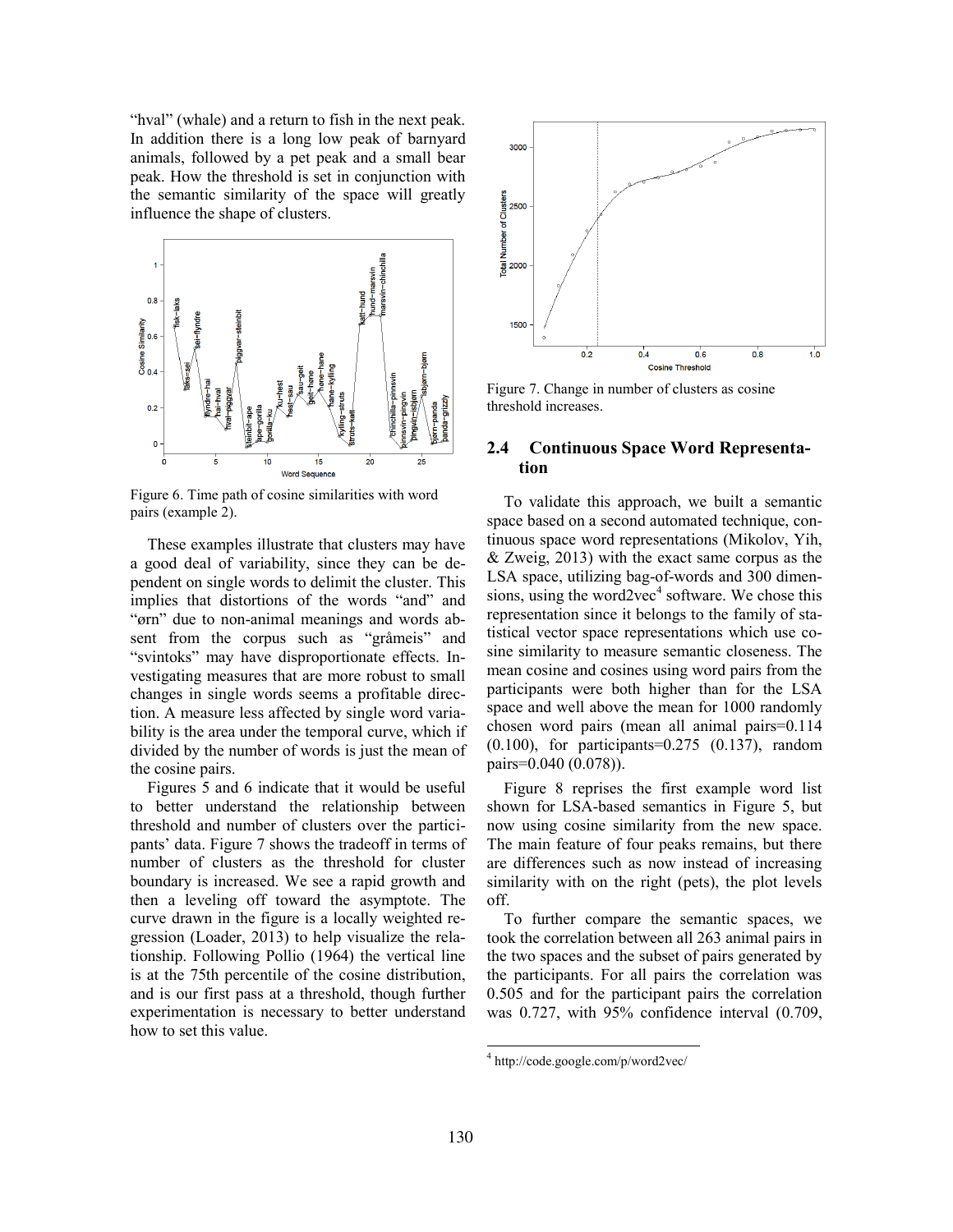0.743). This is a quite interesting result in that pairs humans generate have higher similarity, but also that both models capture more similar semantic patterns over the human generated pairs. This result increases our confidence that these models are capturing critical aspects of human semantic organization.



Figure 8. Time path of cosine similarities using continuous space model with word pairs (example 1).

## **2.5 Differences in Diagnostic Groups**

The primary purpose of developing this semantic framework is to provide the basis for much needed tools to measure how semantic structures are affected by cortical disorders. Utilizing the LSA space and threshold from Section 2.3, we can now begin that process. We compute three measures on the data, the mean number of words per diagnostic group, the mean cosine, and a cluster measure, the cluster fraction which is the number of clusters divided by the number of words. Since the number of clusters is limited by the number of words, we need a measure that factors out the number of words, and dividing by the number of words is a way to achieve that aim. Table 3 shows the three measures and their standard deviations, as well as the number of participants for the three groups, control (CNTL), bipolar disorder (BD) and schizophrenia (SZ).

All three measures are significantly different among the groups: number of words  $(F[2,147] =$ 13.117,  $p = 5.73e-6$ , mean cosine (F[2,147] = 3.398,  $p = .036$ ), and cluster fraction (F[2,147] = 3.190,  $p = 0.044$ ). The two new semantic features are only moderately correlated to number of words, mean cos,  $cor = 0.301$  and cluster fraction,  $cor =$ 

-0.254, indicating both provide additional information beyond the number of words. The control group results are consistent with normative word count results reported by Egeland et al. (2006), where in their Table 5 they report a mean animal word list length of 23.5 (5.7) for 201 participants. Unfortunately, they did not separately report animal counts for their groups with schizophrenia or depression.

| Group       | $\ln$ | num words | mean cos                                                                      | cluster frac |
|-------------|-------|-----------|-------------------------------------------------------------------------------|--------------|
| <b>CNTL</b> |       |           | $\vert$ 50 $\vert$ 23.92(4.750) $\vert$ 0.172(0.0597) $\vert$ 0.736(0.0994)   |              |
| <b>BD</b>   |       |           | $\vert 75 \vert 20.12(5.273) \vert 0.151(0.0589) \vert 0.778(0.103)$          |              |
| SZ.         |       |           | $\left  25 \right $ 17.64(6.867) $\left  0.137(0.0572) \right $ (0.794(0.131) |              |

Table 3. Mean(sd) semantic features by group.

The direction of change is consistent among the three measures, number of words decreases from control to bipolar disease to schizophrenia, semantic coherence between pairs of words also drops in that order, and cluster fraction, which increases as pairwise semantic coherence decreases moves in the expected opposite direction to the other two measures.

# **3 Discussion**

The aim of this paper is to illustrate a semantic framework that can provide tools for measuring how semantic structure is affected by cortical disorders. The approach illustrates that effective semantic representations can be developed through automated language models such as LSA. While it is possible to treat automated language models as black boxes, we have attempted to show that there are many ways these spaces can be probed to ensure that they provide useful semantic relations that correspond to human results and provide potentially clinically useful applications.

From comparing the semantic similarity of singular to plural forms or visualizing the semantic path of verbal fluency word lists, we gain confidence that the mathematical models behind the scenes matches our understanding. When we compared LSA to a continuous space model, we observed strong overlap in the semantic relations increasing our confidence in this enterprise. Delegating the responsibility to determine semantic similarity to an automated method, captures a consensus view of semantics based on the corpus used in building the semantic relationships. This ap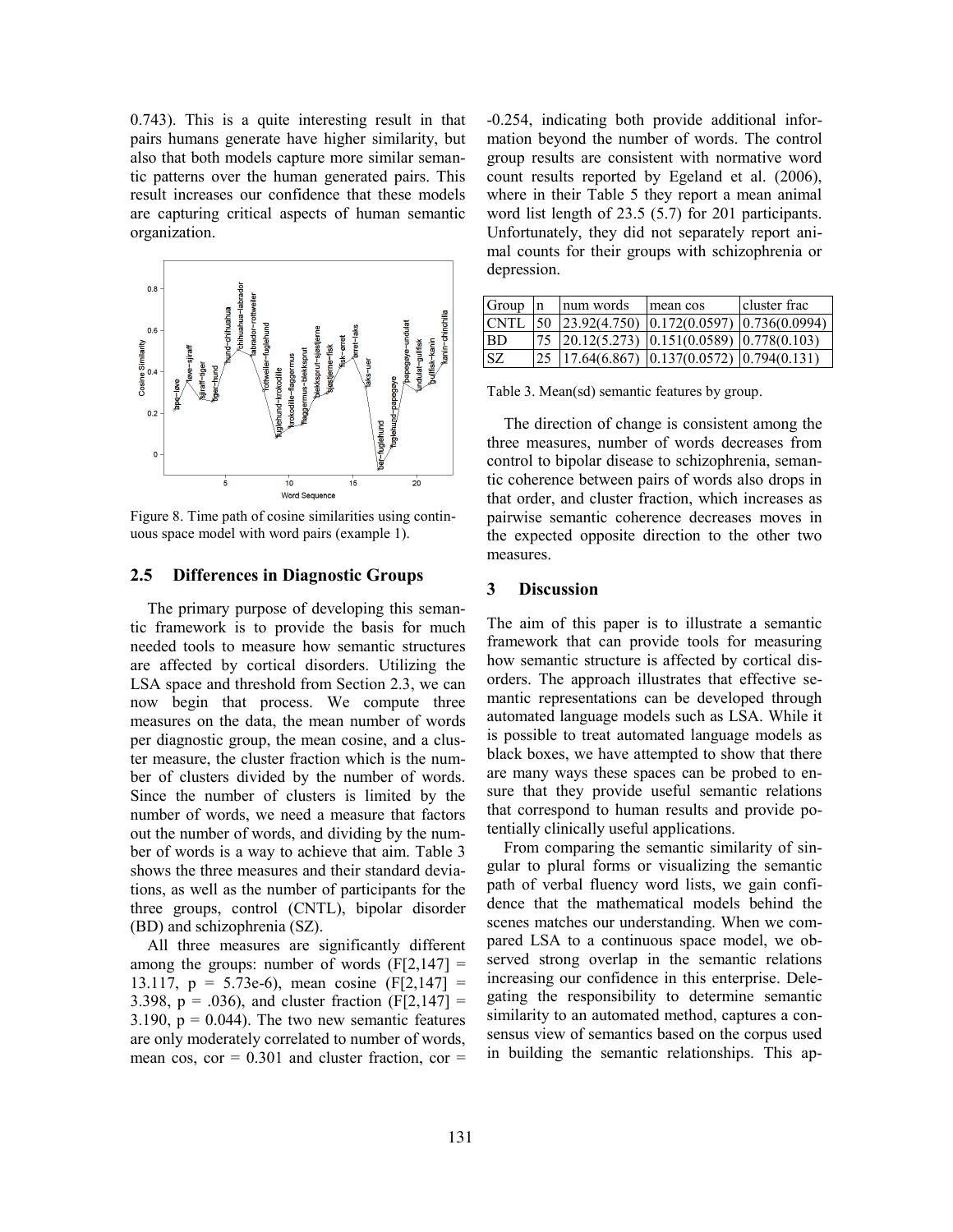proach can help reduce variability due to human judgements, making it easier to detect important patterns in the data. Individual differences will continue to make it difficult to detect diagnostic group differences, but by having multiple classes of semantic features we improve the chances of capturing those group differences. Our next steps are to use this knowledge to continue to build robust semantic features and attempt to operationalize those features with fluency data as well as with other tasks. The overall framework provides a means to continue work to better understand how to use semantics to build robust features, and apply it to data.

#### **Acknowledgments**

We wish to thank Kjetil Sundet, Carmen Simonsen and Ole A. Andreassen from the NORMENT KG Jebsen Centre for Psychosis Research at Oslo University Hospital in Norway for recruitment and neuropsychological assessment of participants. This research was supported in part by the Northern Norwegian Regional Health Authority, Helse Nord RHF. Brita Elvevåg was also funded by the Northern Norwegian Regional Health Authority. Peter Foltz and Mark Rosenstein are employees of Pearson, which partially supported their work as part of their employment. The funders had no role in study design, data collection and analysis, decision to publish, or preparation of the manuscript.

#### **References**

- Michael W. Berry, & Murray Browne. (2005). *Understanding Search Engines: Mathematical Modeling and Text Retrieval*. Philadelphia, PA: SIAM Press.
- Michael W. Berry, Susan T. Dumais, & G. W. O'Brien. (1995). Using linear algebra for intelligent information retrieval. *SIAM review*, 37(4), 573-595.
- Andrew Biemiller, Mark Rosenstein, Randall. Sparks, Thomas K Landauer, & Peter W. Foltz. (2014). Models of vocabulary acquisition: Direct tests and text-derived simulations of vocabulary growth. *Scientific Studies of Reading*, 18(2), 130-154.
- David M. Blei, Andrew Y. Ng, & Michael I. Jordan. (2003). Latent dirichlet allocation. *The Journal of Machine Learning Research*, 3, 993-1022.
- W. A. Bousfield. (1953). The occurrence of clustering in the recall of randomly arranged associates. *The Journal of General Psychology*, 49(2), 229-240.
- W. A. Bousfield, & H. W. Sedgewick. (1944). An analysis of sequences of restricted associative responses. *Journal of General Psychology*, 30, 149-165.
- William B. Cavnar, & John M. Trenkle. (1994). N-Gram-Based Text Categorization. Proceedings of SDAIR-94*, 3rd Annual Symposium on Document Analysis and Information Retrieva*l, 161–175.
- Scott C. Deerwester, Susan T. Dumais, George W. Furnas, Thomas K Landauer, & Richard A. Harshman. (1990). Indexing by latent semantic analysis. *JAsIs*, 41(6), 391-407.
- Susan T. Dumais. (1990). Enhancing performance in latent semantic (LSI) indexing. *Behavior Research Methods, Instruments and Computers*, 23(2), 229– 236.
- John C. Dunn, Osvaldo P. Almeida, Lee Barclay, Anna Waterreus, & Leon Flicker. (2002). Latent semantic analysis: A new method to measure prose recall. *Journal of Clinical and Experimental Neuropsychology*, 24(1), 26-35.
- Jens Egeland, Nils I. Landrø, Evelin Tjemsland, & Kjersti Walbækken. (2006). Norwegian norms and factorstructure of phonemic and semantic word list generation. *The Clinical Neuropsychologist*, 20(4), 716-728.
- Brita Elvevåg, Peter W. Foltz, Daniel R. Weinberger, & Terry E. Goldberg. (2007). Quantifying incoherence in speech: An automated methodology and novel application to schizophrenia. *Schizophrenia Research*, 93, 304-316.
- Brita Elvevåg, Peter W. Foltz, Mark Rosenstein, & Lynn E. DeLisi. (2010). An automated method to analyze language use in patients with schizophrenia and their first-degree relatives. *Journal of Neurolinguistics*, 23(3), 270-284.
- Peter W. Foltz, Darrell Laham, & Thomas K Landauer. (1999). Automated essay scoring: Applications to educational technology. World Conference on *Educational Multimedia, Hypermedia and Telecommunications.* (1999), 1, 939-944.
- George W. Furnas, Scott Deerwester, Susan T. Dumais, Thomas K Landauer, Richard A. Harshman, Lynn A. Streeter, & Karen E. Lochbaum. (1988). Information retrieval using a singular value decomposition model of latent semantic structure. Proceedings of the 11th annual international ACM SIGIR conference on *Research and development in information retrieval*, 465-480. ACM.
- Peter Garrard, Lisa M. Maloney, John R. Hodges, & Karalyn Patterson. (2005). The effects of very early Alzheimer's disease on the characteristics of writing by a renowned author. *Brain*, 128(2), 250-260.
- Thomas L. Griffiths, & Mark Steyvers. (2004). Finding scientific topics. *Proceedings of the National Academy of Sciences*, 101(suppl 1), 5228-5235.
- Geoffrey Hinton, Simon Osindero, & Yee W. Teh. (2006). A fast learning algorithm for deep belief nets. *Neural Computation*, 18(7), 1527-1554.
- Ramin Homayouni, Kevin Heinrich, Lai Wei, & Michael W. Berry. (2005). Gene clustering by latent